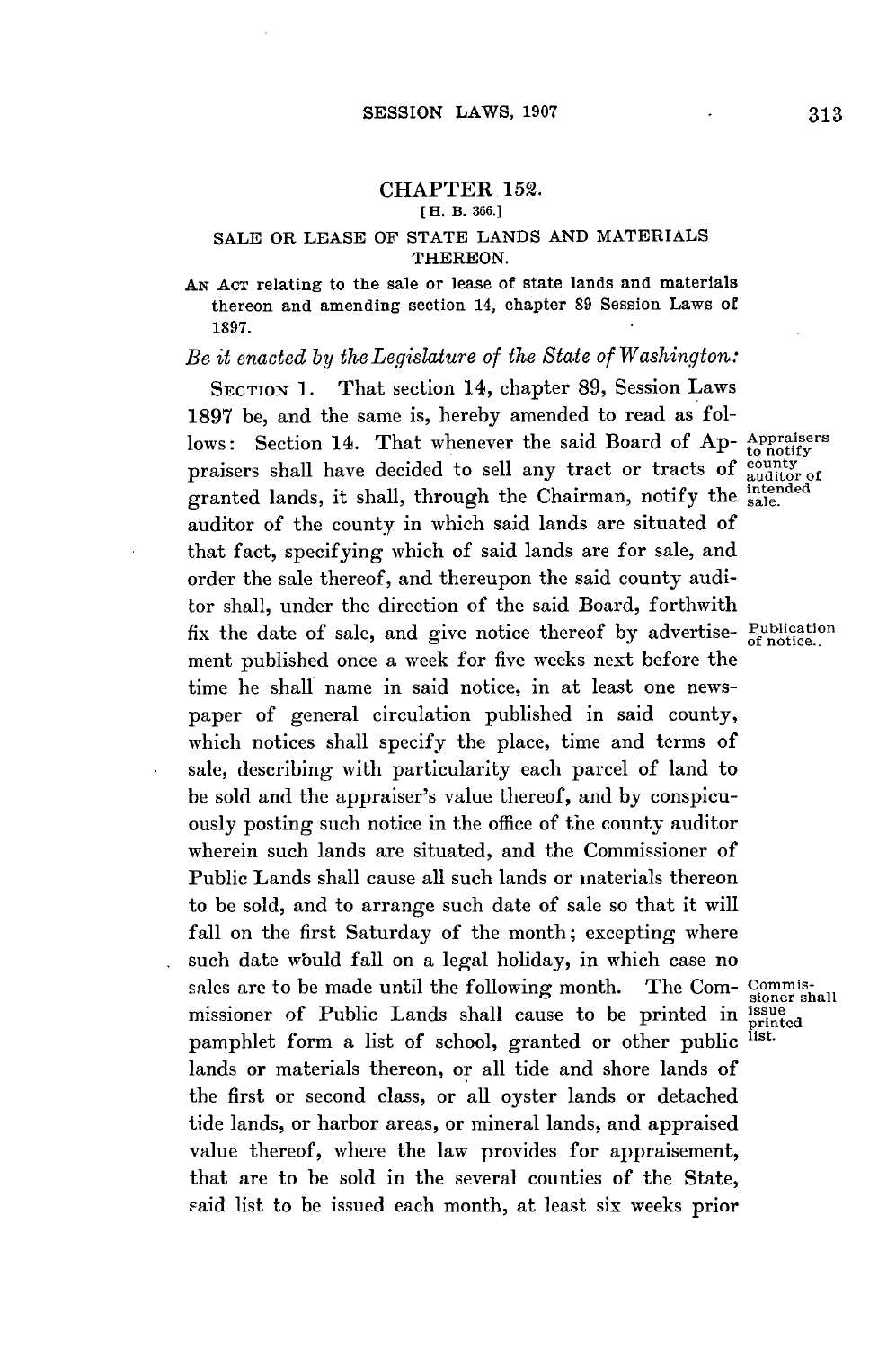'o the date of sale of such lands or materials thereon, enumerated thereon, such lands and materials thereon to be listed under name of county wherein located, such counties to appear in alphabetical arrangement, giving appraised values, character of same, and such other information as may be of interest to prospective buyers. Said Distribution Commissioner of Public Lands shall cause to be distributed to the auditors of each county in the State one hundred copies thereof and said county auditors to keep the lists in a conspicuous place or receptacle on the counter of the public office of their respective departments, and when requested so to do, to mail a copy of such list to residents of said county. Said Board of State Land Commissioners shall retain for free distribution in the office of the Commissioner of Public Lands five hundred copies of said lists as above set forth, such list to be kept in a conspicuous place or receptacle on the counter of the general office of the Commissioner of Public Lands, and when requested so to do, the Commissioner of Public Lands shall mail copies of said list each month as issued to any applicant Proof **of** therefor. Proof of publication shall be made **by** affidavit publication. of the publisher, or person in charge of the said paper, and **by** the affidavit of the person posting such notice as aforesaid, and **by** certificate from the auditor showing receipt of lists as aforesaid, which shall be at once sent to and filed in the office of the Commissioner of Public Lands, and the said Board is hereby authorized to expend any Additional sum of money not exceeding fifteen dollars in additional advertising. advertising of such sale, as the said Board shall determine to be **for** the best interests of the State. Such sales shall Sales-<br>how con-<br>ducted. o'clock in the forenoon and four o'clock in the afternoon, in front of the courthouse, or of a building in which the superior court is held in counties in which there is no courthouse, and shall be sold at public auction to the highest bidder, and on the terms specified in the notice hereinbefore prescribed, and no land shall be sold for less than its appraised value; such sale shall be conducted under the direction of the Board of Appraisers, **by** the county